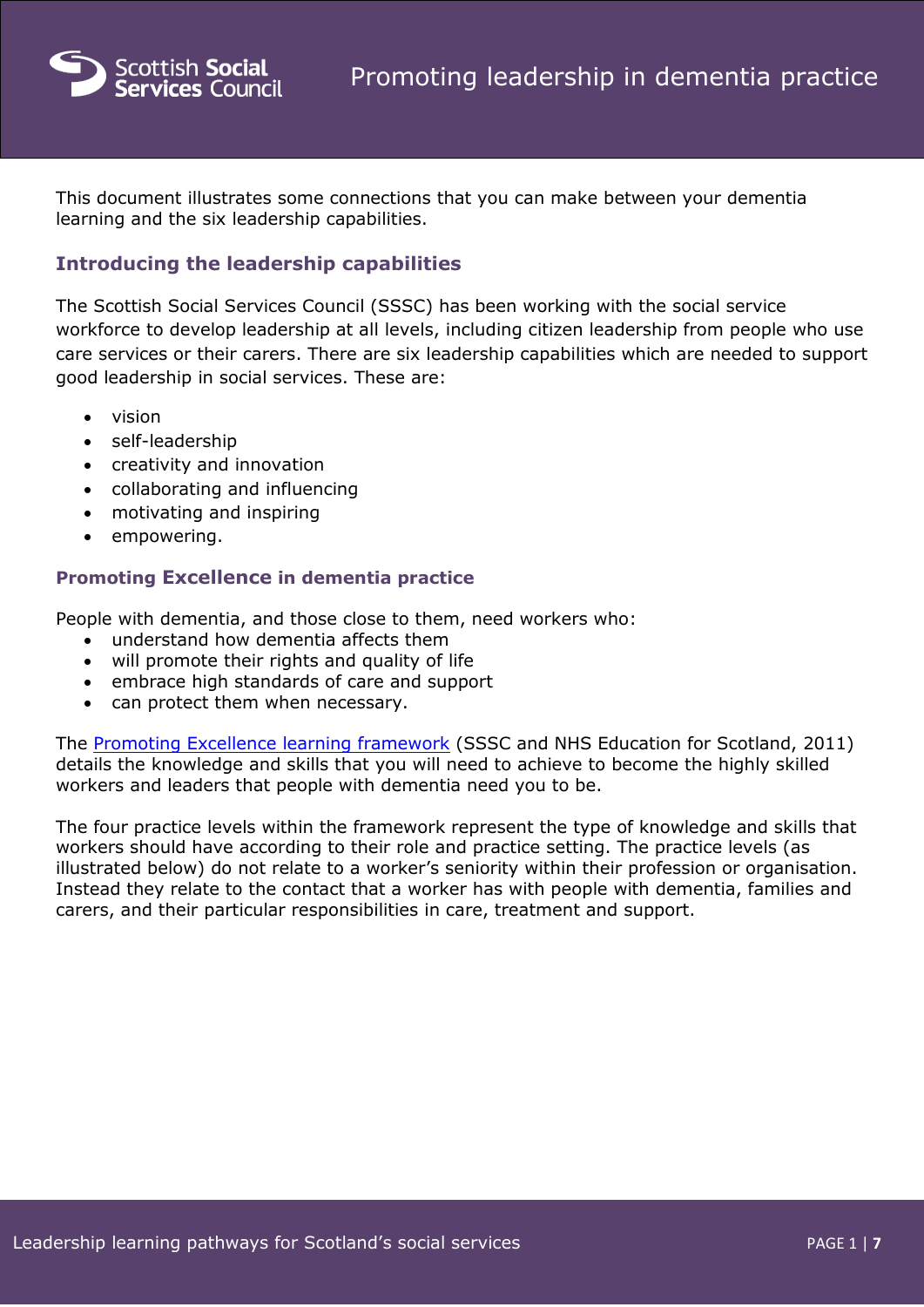

## **Informed**

# **Skilled**

The dementia informed practice level outlines the baseline knowledge and skills required by everyone working in health and social service settings, including in a person's own home.

The dementia skilled practice level outlines the knowledge and skills required by all workers that have direct and/or substantial contact with people with dementia and their families and carers.

## **Enhanced**

The enhanced dementia practice level outlines the knowledge and skills required by workers that have more regular and intense contact with people with dementia, provide specific interventions or manage services.

### **Expertise**

The expertise in dementia practice level outlines the knowledge and skills required for workers who by virtue of their role and practice setting play an expert specialist role in the care, treatment and support of people with dementia.

Following the publication of Scotland's [national dementia strategies](http://www.gov.scot/Topics/Health/Services/Mental-Health/Dementia) (Scottish Government, 2010 and 2013) frontline workers, passionate about making a difference to the lives of people with dementia, have emerged as leaders across social service and health settings. Many of these leaders have taken on additional roles to support the learning and development of others. For example, [Dementia Ambassadors](http://www.sssc.uk.com/workforce-development/supporting-your-development/dementia-ambassadors) are working alongside [Dementia Champions](http://www.nes.scot.nhs.uk/education-and-training/by-theme-initiative/mental-health-and-learning-disabilities/our-work/dementia/dementia-champions-programme.aspx) across Scotland to lead change and improvement. You can view examples of their leadership activities on [SSSC news](http://ssscnews.uk.com/tag/dementia/) online.

You can use Promoting Excellence alongside the leadership capabilities to guide and to evidence your own professional development. Below we describe some examples of knowledge and skills in Promoting Excellence and show how these relate to the six leadership capabilities. We then show you where to find free learning resources and real examples of dementia leadership which can be used to support you in your development.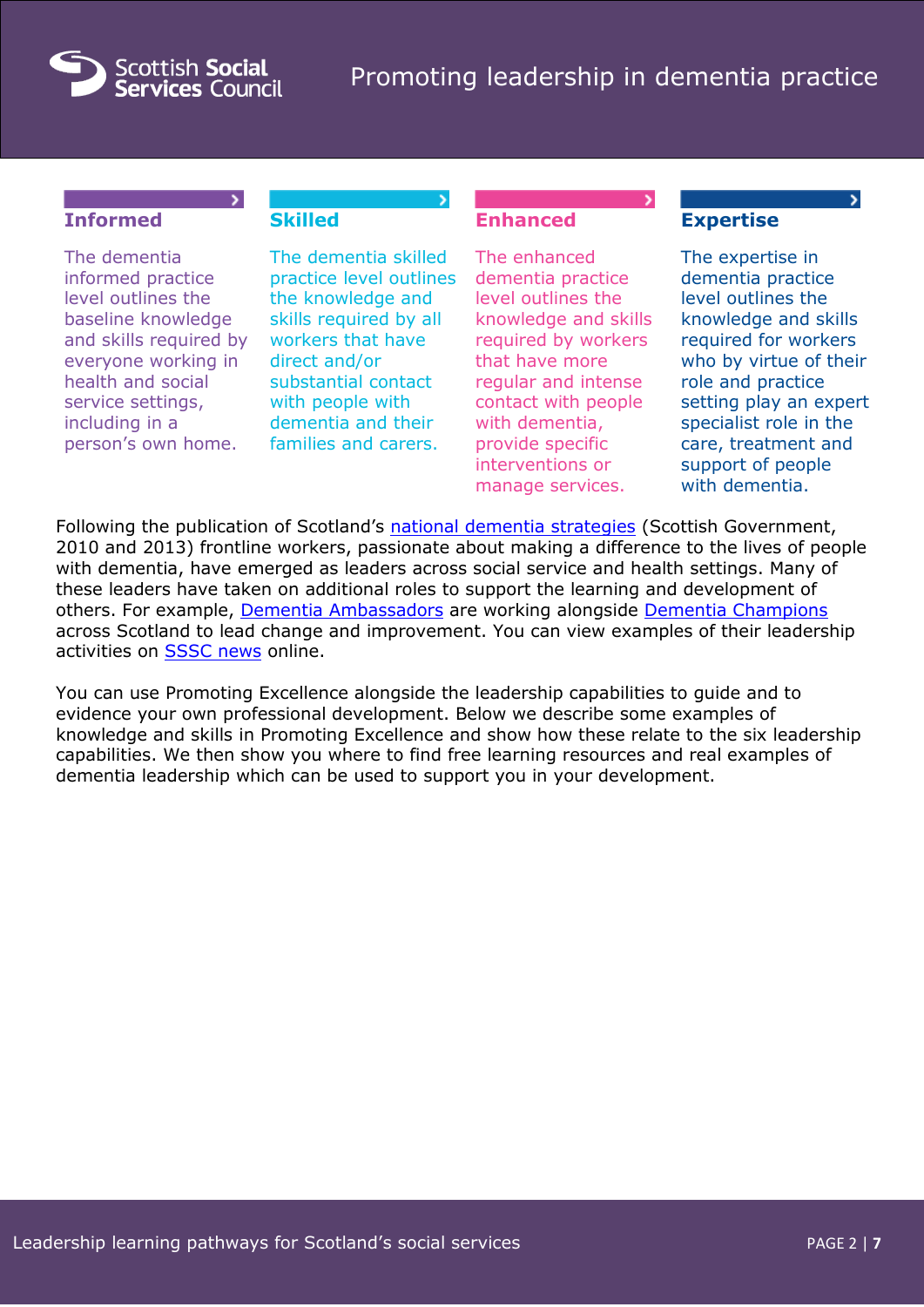

#### **Vision**

Vision is about seeing how best to make a difference. An awareness of the national picture of dementia care and support, and a commitment to continuous learning, will help you to demonstrate vision. In the examples below we outline some of the knowledge and skills criteria in Promoting Excellence that demonstrate vision.

| <b>Informed</b>                                                                                                                                            | <b>Skilled</b>                                                                                                                                                                                                                | <b>Enhanced</b>                                                                                                                                           | <b>Expertise</b>                                                                                                                         |
|------------------------------------------------------------------------------------------------------------------------------------------------------------|-------------------------------------------------------------------------------------------------------------------------------------------------------------------------------------------------------------------------------|-----------------------------------------------------------------------------------------------------------------------------------------------------------|------------------------------------------------------------------------------------------------------------------------------------------|
| Appreciate that<br>people with<br>dementia, their<br>families and carers<br>are still able to have<br>and maintain a<br>quality of life valued<br>by them. | Knowledge of local<br>professional,<br>specialist and<br>community and<br>voluntary resources<br>that provide services<br>such as counselling,<br>psychological or<br>pharmacological<br>supports, peer and<br>group support. | Raise public<br>awareness of the<br>strategies and health<br>and wellbeing<br>promoting behaviours<br>that may help<br>prevent some forms<br>of dementia. | In-depth knowledge<br>of positive<br>approaches to enable<br>and support people to<br>be empowered to<br>exercise rights<br>and choices. |

#### **Self-leadership**

Self-leadership is about taking initiative and making a positive difference, as well as taking responsibility for your own dementia learning. Below are some examples of self-leadership in Promoting Excellence.

| <b>Informed</b>                                                                                                                                                      | <b>Skilled</b>                                                                                                                                                                   | <b>Enhanced</b>                                                                                                                                                                                                   | <b>Expertise</b>                                                                                                                                               |
|----------------------------------------------------------------------------------------------------------------------------------------------------------------------|----------------------------------------------------------------------------------------------------------------------------------------------------------------------------------|-------------------------------------------------------------------------------------------------------------------------------------------------------------------------------------------------------------------|----------------------------------------------------------------------------------------------------------------------------------------------------------------|
| Recognise when a<br>person with<br>dementia, their<br>family or carers<br>appear to be<br>distressed, identify<br>areas of concern, and<br>respond<br>appropriately. | Respond<br>appropriately to the<br>diverse range of<br>challenges that<br>people with dementia<br>may experience that<br>reflect the impact of<br>specific types of<br>dementia. | Identify the<br>complexities<br>associated with<br>dementia that may<br>have legal and ethical<br>implications, and act<br>to safeguard the best<br>interests of people<br>with dementia,<br>families and carers. | Challenge any<br>discrimination and<br>stigma people with<br>dementia may face<br>within health and<br>social care services<br>and their wider<br>communities. |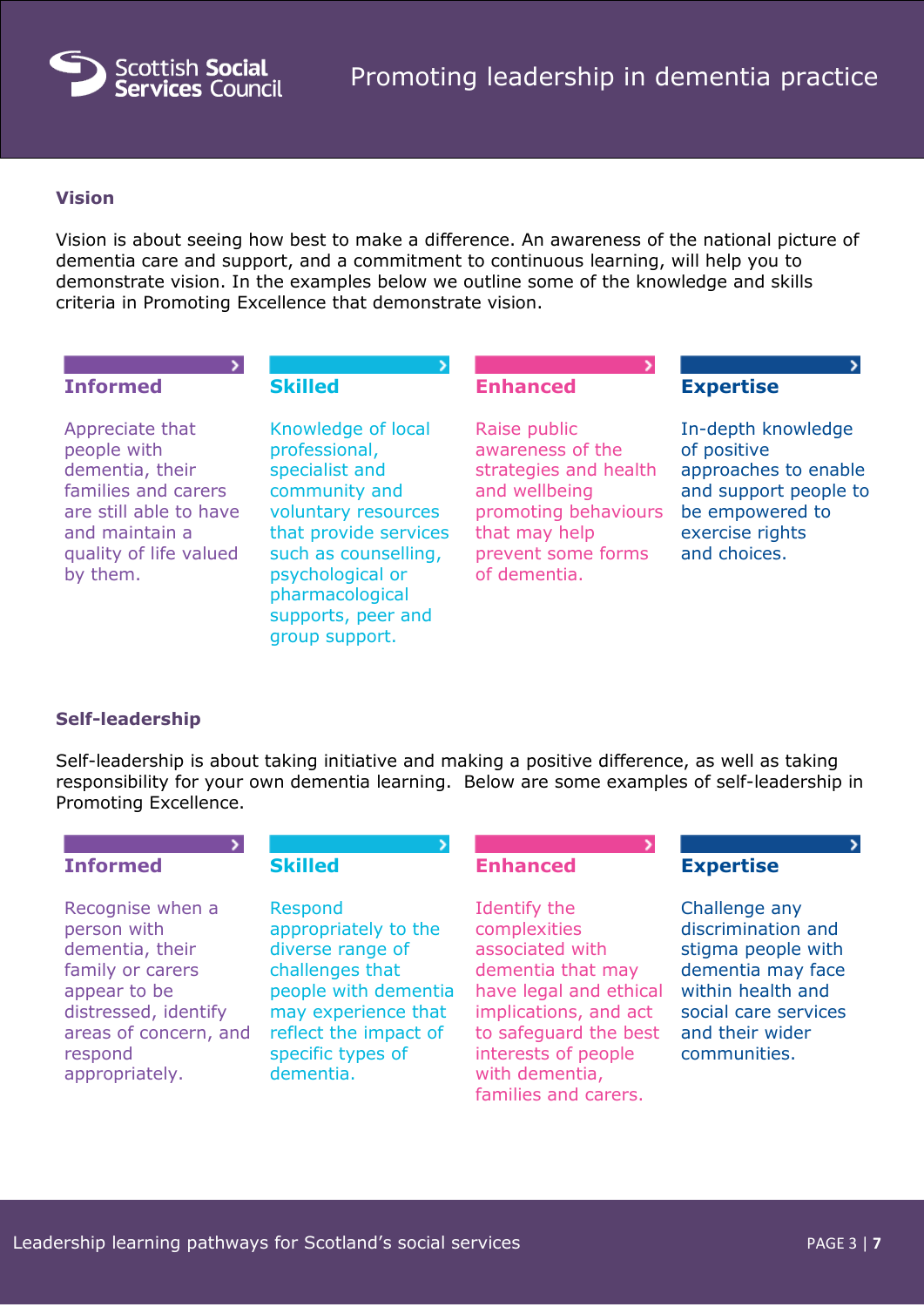

### **Motivating and inspiring**

Motivating and inspiring is about inspiring people through personal example, for example by recognising and valuing the rights and quality of life of people with dementia. Below are examples of how Promoting Excellence will help you to motivate and inspire others.

| <b>Informed</b>                                                                                                                                                                           | <b>Skilled</b>                                                                                                              | <b>Enhanced</b>                                                                                                                                                                                                        | <b>Expertise</b>                                                                                                                                                                               |
|-------------------------------------------------------------------------------------------------------------------------------------------------------------------------------------------|-----------------------------------------------------------------------------------------------------------------------------|------------------------------------------------------------------------------------------------------------------------------------------------------------------------------------------------------------------------|------------------------------------------------------------------------------------------------------------------------------------------------------------------------------------------------|
| Provide relevant<br>information or<br>signpost to an<br>appropriate person,<br>or service, to enable<br>people with dementia<br>to access chosen<br>community services<br>and activities. | Encourage and<br>support the person<br>with dementia to<br>participate in<br>therapeutic and<br>recreational<br>activities. | Work to maximise<br>social inclusion by<br>supporting people<br>with dementia,<br>families and carers,<br>to access community<br>organisations and<br>supports and<br>continue to engage<br>in meaningful<br>activity. | Support and<br>encourage all staff<br>to adopt attitudes<br>and practices that<br>value the importance<br>of existing natural<br>community resources<br>in supporting people<br>with dementia. |

#### **Creativity and innovation**

This is about using creativity and innovation to make changes in a person-centred way, which could be supporting people with dementia to develop new skills and make the most of new opportunities.

| <b>Informed</b>                                                                                                                                            | <b>Skilled</b>                                                                                                                         | <b>Enhanced</b>                                                                                                                                                                                           | <b>Expertise</b>                                                                   |
|------------------------------------------------------------------------------------------------------------------------------------------------------------|----------------------------------------------------------------------------------------------------------------------------------------|-----------------------------------------------------------------------------------------------------------------------------------------------------------------------------------------------------------|------------------------------------------------------------------------------------|
| Knowledge of a<br>range of<br>communication<br>methods to suit<br>people who are<br>experiencing<br>confusion, memory<br>or communication<br>difficulties. | Provide information<br>and access to<br>supports for risk<br>enablement and<br>maintaining<br>independence, such<br>as telehealthcare. | Engage with the<br>person, their family<br>and carers, to find<br>out how their<br>spiritual and cultural<br>beliefs can be<br>supported and<br>harnessed to<br>maintain their valued<br>quality of life. | Apply flexible and<br>responsive<br>approaches to<br>eliminating risk<br>aversion. |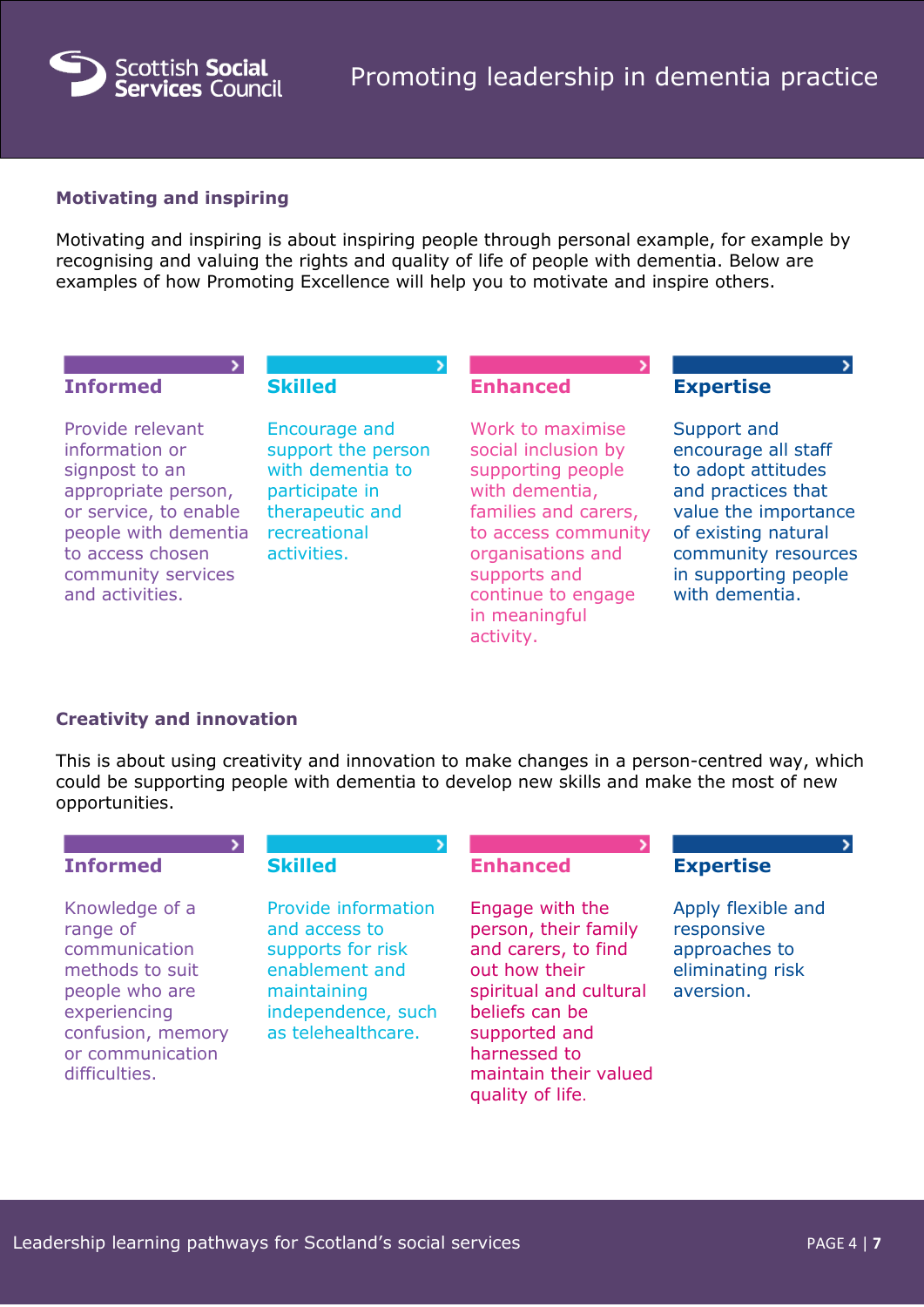

### **Collaborating and influencing**

Collaborating and influencing is about understanding the value of working with people with dementia and their carers as equal partners, so that you can provide the best support possible. Here are some examples of collaborating and influencing in Promoting Excellence.

| <b>Informed</b>                                                                                                                     | <b>Skilled</b>                                                                                                                            | <b>Enhanced</b>                                                                                                                                                               | <b>Expertise</b>                                                                                                                                               |
|-------------------------------------------------------------------------------------------------------------------------------------|-------------------------------------------------------------------------------------------------------------------------------------------|-------------------------------------------------------------------------------------------------------------------------------------------------------------------------------|----------------------------------------------------------------------------------------------------------------------------------------------------------------|
| Interact with people<br>with dementia, their<br>families and carers,<br>in a way that<br>recognises their<br>wishes and priorities. | Use the person's life<br>story to support their<br>engagement in<br>meaningful activities<br>relating to their<br>interest and abilities. | Engage with the<br>person with<br>dementia to establish<br>the outcomes that<br>are important to<br>them, and support<br>them to prioritise<br>and achieve these<br>outcomes. | Work with the<br>person, their family<br>and carers in<br>responding to<br>complex<br>interpersonal and<br>relationship issues<br>associated with<br>dementia. |

#### **Empowering**

This is about supporting people with dementia to feel empowered and enabled. This could be by promoting leadership at all levels and understanding that people with dementia and their carers have the potential to become citizen leaders.

| <b>Informed</b>                                                                                                                             | <b>Skilled</b>                                                                                                      | <b>Enhanced</b>                                                                                                                                                           | <b>Expertise</b>                                                                                                                                                                              |
|---------------------------------------------------------------------------------------------------------------------------------------------|---------------------------------------------------------------------------------------------------------------------|---------------------------------------------------------------------------------------------------------------------------------------------------------------------------|-----------------------------------------------------------------------------------------------------------------------------------------------------------------------------------------------|
| Interact with people<br>with dementia in a<br>person-centred way<br>that recognises and<br>uses their unique<br>strengths and<br>abilities. | Use legislative<br>frameworks to<br>support the person<br>with dementia to<br>exercise their rights<br>and choices. | <b>Actively support</b><br>people with<br>dementia, their<br>families and carers,<br>to understand the<br>legal frameworks<br>that support choice<br>and decision making. | Demonstrate<br>leadership in shaping<br>service design and<br>delivery that reflects<br>co-production,<br>participation,<br>empowerment,<br>enablement and<br>community capacity<br>building. |

The above examples are just part of the picture. Please see the full Promoting Excellence [framework](http://www.gov.scot/Publications/2011/05/31085332/0) to find out more.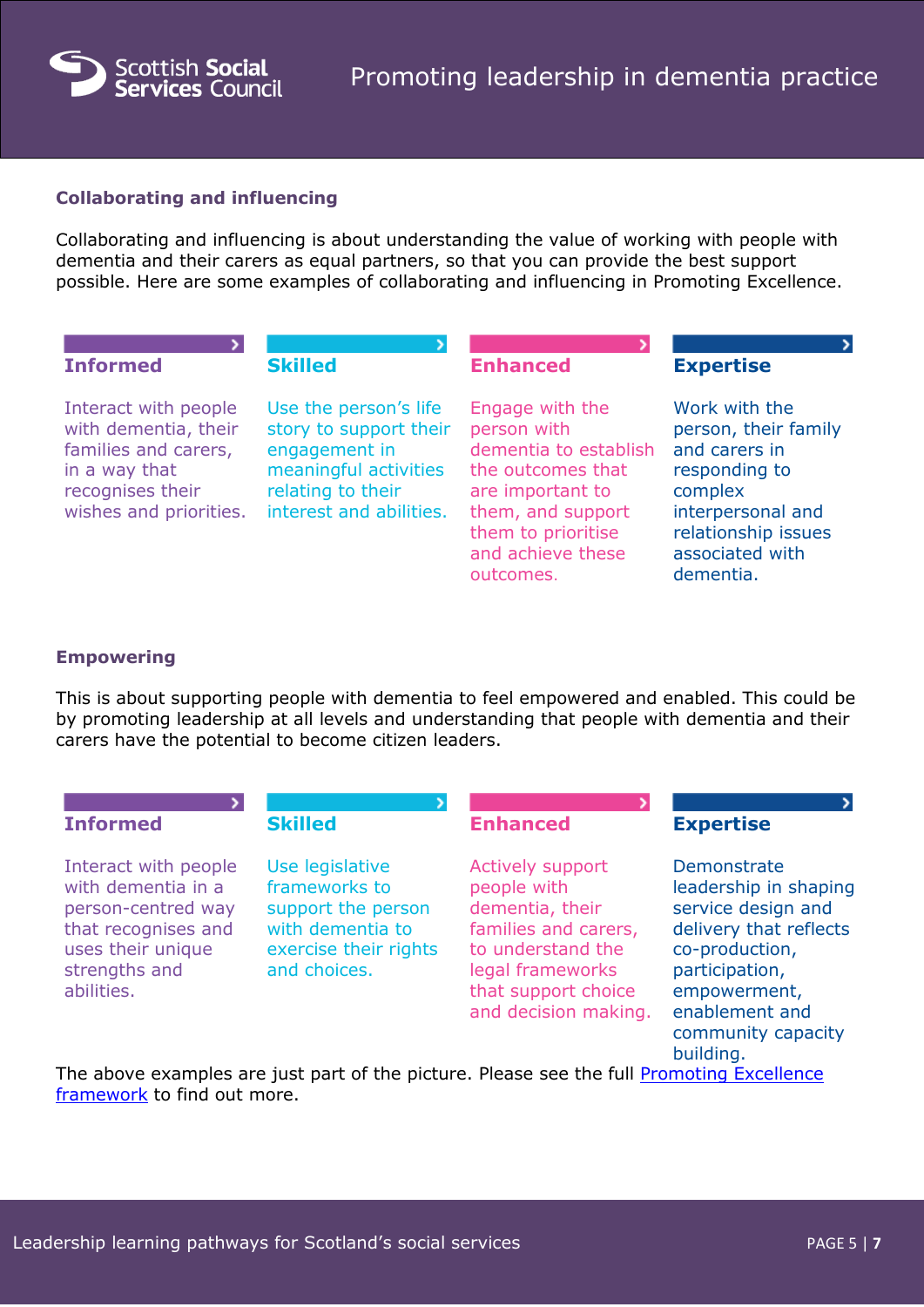

### **Find Promoting Excellence learning resources and further guidance online at [www.sssc.uk.com/promotingexcellence](http://www.sssc.uk.com/promotingexcellence)**

### **Other resources to support your practice:**

- Stories of leadership in dementia practice on SSSC News Online: [ssscnews.uk.com/tag/dementia](http://ssscnews.uk.com/tag/dementia)
- SCIE Dementia Gateway: [www.scie.org.uk/dementiagateway](http://www.scie.org.uk/dementiagateway)
- Dementia Services Development Centre: [dementia.stir.ac.uk](http://dementia.stir.ac.uk/)
- Step into Leadership: [www.stepintoleadership.info](http://www.stepintoleadership.info/)
- Information and resources from Alzheimer Scotland:Action for Dementia: [www.alzscot.org/information\\_and\\_resources](http://www.alzscot.org/information_and_resources)
- Playlist for life [www.playlistforlife.org.uk](http://www.playlistforlife.org.uk/)



# **Real examples of leadership in dementia practice**



Find examples of leadership in dementia practice by exploring the winners and finalists of Scotland's Dementia Awards online.

**Scotland's Dementia Awards** [sda.dementiascotland.org](http://www.sda.dementiascotland.org/) 

Pictured: Cameron House Gaelic Initiative, CrossReach, Inverness

Winners of Best Innovation in Continuing Care, 2014